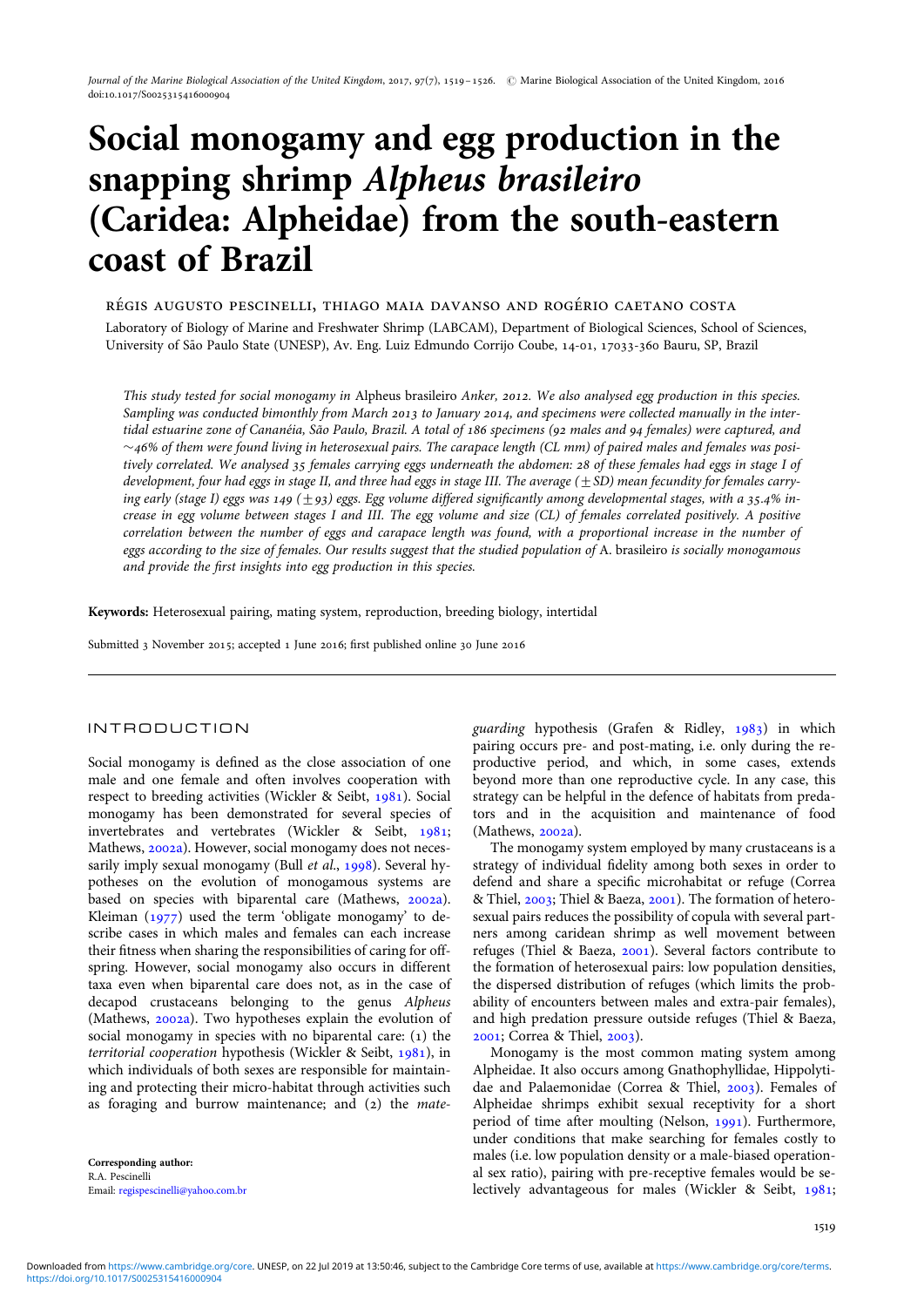Grafen & Ridley, [1983\)](#page-6-0). The relationship between territoriality and the formation of monogamous pairs probably lies in the benefits of territorial cooperation. Heterosexual pairing behaviours among Alpheidae are linked to territoriality, and some factor or factors make cooperation in territorial maintenance advantageous to one or both sexes (Mathews, [2002a](#page-6-0)). Responsibilities such as territory defence, burrow construction, and foraging can be shared in order to reduce costs to the two sexes (Mathews, [2002a\)](#page-6-0).

There is a lack of information on the biological, ecological and behavioural aspects of Alpheidae species, especially in the case of the Alpheus armillatus Anker, [2012](#page-5-0) species complex (Anker, [2012\)](#page-5-0), which is native to the western Atlantic. The lack of information on representatives of this species complex is probably due to the cryptic lifestyle exhibited by this group. Many Alpheidae species live in microhabitats under rocks, in self-excavated burrows in sandy, muddy or rocky substrates, and in crevices among coral rocks (Mathews & Anker, [2009](#page-6-0)). In addition, many species in the genus Alpheus Fabricius, 1798 are cryptic and pseudo-cryptic; they are identified through the comparison of colour patterns or genetics, which makes identification difficult (Anker et al., [2009\)](#page-5-0).

Alpheus brasileiro Anker, [2012](#page-5-0) belongs to the A. armillatus species complex. It is found in exposed reef areas with natural pools, as well as in estuarine areas with rocks (Anker, [2012](#page-5-0)). The species is endemic to the Brazilian coast; it ranges from the state of Pará to Santa Catarina (Anker, [2012\)](#page-5-0). However, populations are mainly found in microhabitats, such as under rocks in estuarine areas (Anker, [2012](#page-5-0)). Considering the fact that these shrimps live in very inconspicuous microhabitats (refuges), sampling requires special attention. It is also difficult to identify this species because A. brasileiro presents morphological characteristics that are very similar to other species of the Alpheus armillatus complex (Anker,  $2012)$ 

Egg production is an important parameter to be considered in the analysis of this organism's reproductive strategy (Bertini & Baeza, [2014\)](#page-6-0). It can be used to estimate both the stock size and the reproductive potential of a given species or population

(Hattori & Pinheiro, [2003\)](#page-6-0). Several factors can influence egg production, from environmental pressures to genetic predisposition (Sastry, [1983\)](#page-6-0). The fecundity of aquatic organisms represents high plasticity and differentiation at inter- and intraspecific levels (Anger & Moreira, [1998\)](#page-5-0).

Although the genus Alpheus is the most widely represented genus in the family Alpheidae (Anker et al., [2006](#page-5-0); De Grave & Fransen, [2011\)](#page-6-0), studies that address the different aspects of its population dynamics and reproductive biology are scarce, especially for newly described species. Most studies on this genus, such as those by Mathews [\(2006](#page-6-0)), Mathews & Anker  $(2009)$  $(2009)$  $(2009)$  and Anker  $(2012)$  $(2012)$ , have focused on taxonomy. In Brazil, Mossolin et al. [\(2006](#page-6-0)) and Pavanelli et al. [\(2008\)](#page-6-0) analysed the population structure and reproductive strategy of A. carlae (as A. armillatus) in the northern region of São Paulo State. Pavanelli et al. ([2010](#page-6-0)) also analysed environmental effects on reproductive performance in different populations of the snapping shrimp Alpheus nuttingi (Schmitt, 1924), and Costa-Souza et al.  $(2014)$  studied the reproductive biology and heterosexual pairing of Alpheus estuariensis Christoffersen, 1984 in southern Bahia State. Information on the population distribution and reproductive performance of A. brasileiro is lacking.

The aim of this study is to test for social monogamy in A. brasileiro and analyse egg production.

#### MATERIALS AND METHODS

#### Study area

The sampling area was an intertidal estuary  $(25°04'11.2''S)$ 48°03'08.9"W) (Figure 1) characterized by sediment composed of a mixture of sand, mud and rocks that are randomly dispersed throughout the site. Rocks are exposed during low tide, but small puddles of water form and provide refuge to A. brasileiro. The edges of the estuary are composed of a dense mangrove forest and are partially flooded during high tide.



Fig. 1. Study area, intertidal estuarine zone of Cananéia, São Paulo, Brazil.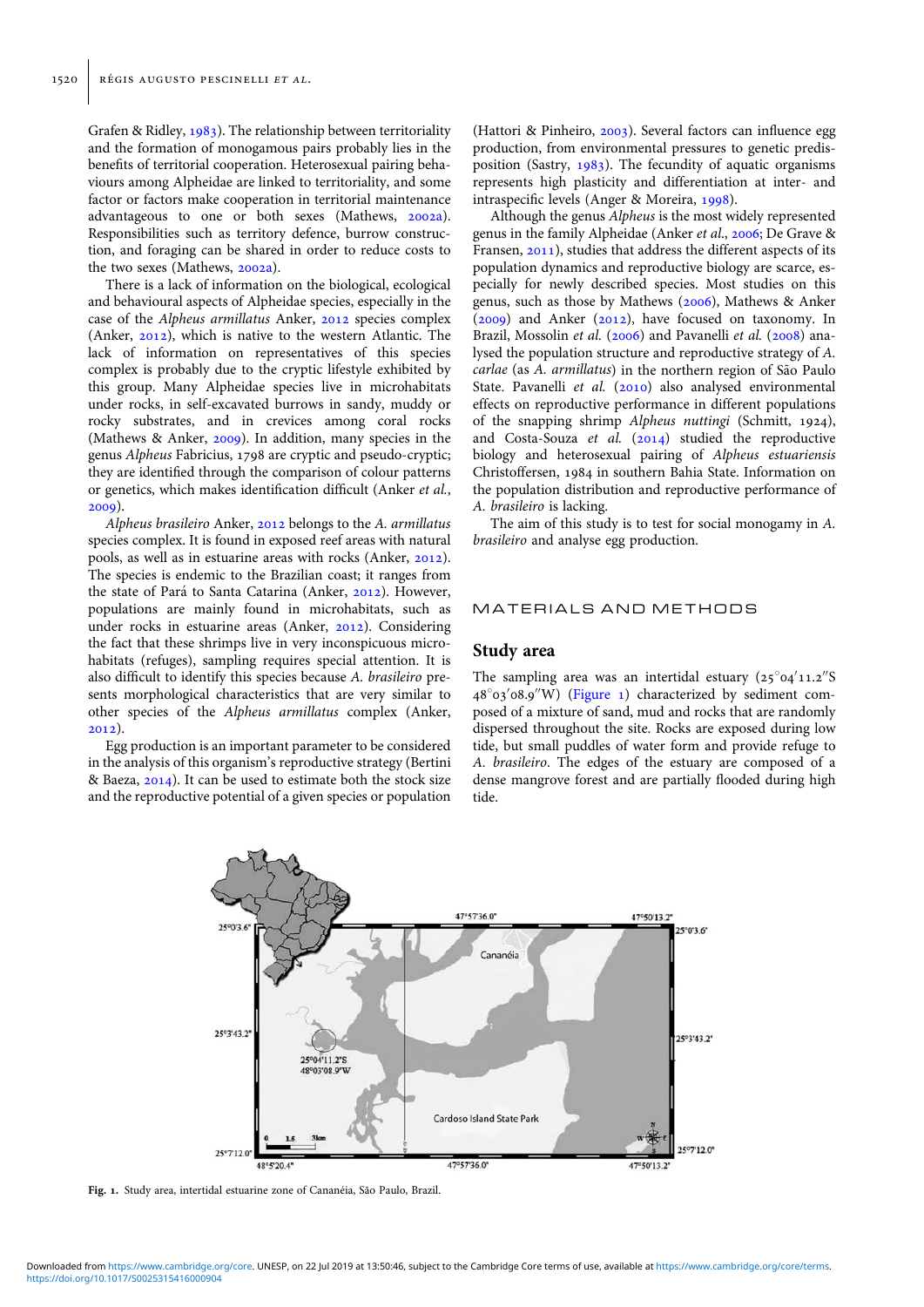# Sampling

Due to A. brasileiro's low population density at the study site in previous samplings and the limited size of the sampling area  $({\sim}600 \text{ m}^2)$ , collections were performed bimonthly in order to avoid any major population disruptions. Samples were collected from March 2013 to January 2014 during low tide periods. The sampling area was divided into three subareas perpendicular to the water line, 10 m apart, and measuring 20 m in length and 5 m in width. In each sub-area, three 1 m<sup>2</sup> units were marked, for a total of nine units sampled each month. Units were set equidistant from each other in each sub-area (methodology adapted from Vergamini & Mantelatto, [2008](#page-7-0); Costa-Souza et al., [2014](#page-6-0)).

All A. brasileiro specimens present in each sampling unit were collected during each sampling event. Shrimp were collected manually by two people with a catch effort of 2 h per person. Rocks and sediment were removed to facilitate specimen capture. Upon collection, shrimp were kept in coolers with crushed ice. Paired individuals were kept together. Next, the shrimp were transported to the laboratory where different measurements were recorded.

All specimens captured were identified according to specific keys (Chace, [1972;](#page-6-0) Anker, [2012;](#page-5-0) Soledade & Almeida, [2013\)](#page-7-0), and sex was identified according to the presence (males) or absence (female) of appendices masculinae in the endopods of the second pair of pleopods (Bauer, [2004](#page-6-0)). Carapace length (CL) was measured from the postorbital margin to the posterior margin of the carapace using a digital calliper (0.01 mm) and a stereomicroscope with an ocular micrometre.

#### Testing for social monogamy

We compared the observed distribution (i.e. frequency of occurrence of refuges with paired and unpaired shrimps) with a Truncated Poisson distribution. Significant differences between the distributions were examined using a Chi-square test of goodness-of-fit (Sokal & Rohlf, [1981](#page-6-0)).

A Chi-square test of independence (Sokal & Rohlf, [1995](#page-6-0)) was used to determine any differences in the frequency of pairings that included females carrying eggs at different stages of development. The carapace lengths (CL) of paired and unpaired shrimp were measured in order to determine the sizes at which pairing started. The difference in size (CL) between categories (paired and unpaired shrimp) and sex (males and females) was tested by two-way ANOVA. The correlation between the sizes of males and females was determined by applying Pearson's correlation coefficient  $(\alpha = 0.05)$ .

## Egg production

Eggs were removed from each ovigerous female, placed in a Petri dish, counted, and then classified as one of three stages of embryonic development (Mossolin et al., [2006](#page-6-0)): early stage (I), with no eyes and with yolk occupying  $75 - 100\%$  of egg volume; intermediate stage (II), with vestigial eyes and with yolk occupying about 50–75% of egg volume; and final stage (III), with developed eyes and with the yolk occupying 25 –50% of egg volume. Twenty eggs were randomly selected from each female and the length and width of each egg was measured under a stereomicroscope equipped with an ocular micrometre. The measurements above were used to calculate egg volume (EV) using the formula EV =  $1/6^* \pi^* \times I^3$ (EV: volume; I: mean diameter) (Jones & Simons, [1983](#page-6-0)).

All females with eggs in stage I were used for the analysis of fecundity and variability in this parameter with female body size. The Kruskal –Wallis test was used to determine any differences in number and volume of eggs between stages of development. The Pearson correlation was used to analyse the relationship between female size and fecundity, as well as the relationship between female size and egg volume separately.

## RESULTS

#### Testing for social monogamy

During the study period, 186 specimens were captured (92 males and 94 females). Carapace length ranged from 2.82 to 8.52 mm  $(5.23 + 1.48 \text{ mm})$  in males and from 2.95 to 10.07 mm  $(5.15 \pm 1.48 \text{ mm})$  in females. A total of 100 shrimp were found living under solitary conditions: 49 males and 51 females. A total of 43 pairs were collected; these pairs corresponded to 46.24% of all specimens sampled. All of the shrimp living in pairs were heterosexual couples. The population distribution of A. brasileiro displayed a random pattern (Chi-square test of goodness-of-fit,  $\chi^2$  = 142.87,  $df = 2$ ,  $P = 0.999$ . There was no difference in the proportion of refuges with paired shrimps compared with the number expected by chance alone ( $\chi^2$  test of goodness-of-fit,  $\chi^2$  = 0.308, df = 1, P = 0.578), as well as in the number of refuges with one shrimp compared with the number expected by chance alone ( $\chi^2$  test of goodness-of-fit,  $\chi^2$  = 0.121, df = 1,  $P = 0.726$ . The proportion of paired shrimp specimens was higher than 50% in 3 months during the study period (May 2013, 54%; September 2013, 80%; January 2014, 60%). In the other 3 months, however, the proportion of paired shrimp specimens was less than 50% (March 2013, 47%; July 2013, 43.63%; November 2013, 17%).

A total of nine unpaired females were carrying eggs. Females were carrying eggs in 26 (60.46%) of the 43 pairs; this was more frequent in May 2013 [\(Table 1](#page-3-0)). Of these 26 ovigerous females, 20 (76.9%), 4 (15.4%) and 2 (7.7%) were carrying eggs in stages I, II and III, respectively. There was no statistically significant difference in the frequency of ovigerous or non-ovigerous paired females (Chi-square test of independence  $\chi^2 = 3.01$ , df = 1, P = 0.0827). However, the frequency of ovigerous paired females in each stage of egg development was compared, and there were significant differences in the frequency of paired females with eggs in stage I vs stage II ( $\chi^2$  = 10.67, df = 1, P = 0.0011) and in stage I vs stage III ( $\chi^2$  = 14.73, df = 1, P = 0.0001). There were no significant differences in the frequency of paired females with eggs in stage II *vs* eggs in stage III ( $\chi^2 = 0.67$ , df = 1, P = 0.4142).

The size of paired males (CL) ranged from 3.57 to 7.76 mm  $(4.88 \pm 1.18 \text{ mm})$ , while paired female size (CL) ranged from 3.72 to 7.81 mm (5:04  $\pm$  1:01 mm). The size of unpaired males (CL) ranged from 2.77 to 8.52 mm (5.38  $\pm$  1.49), while unpaired female size (CL) ranged from 2.50 to 10.07 mm (5.37  $\pm$  1.47). A two-way ANOVA detected an effect of group size (paired vs unpaired) on shrimp body size ( $F = 4.21$ ,  $P = 0.042$ ). However, sex (male vs female) in both categories (paired and unpaired) did not affect shrimp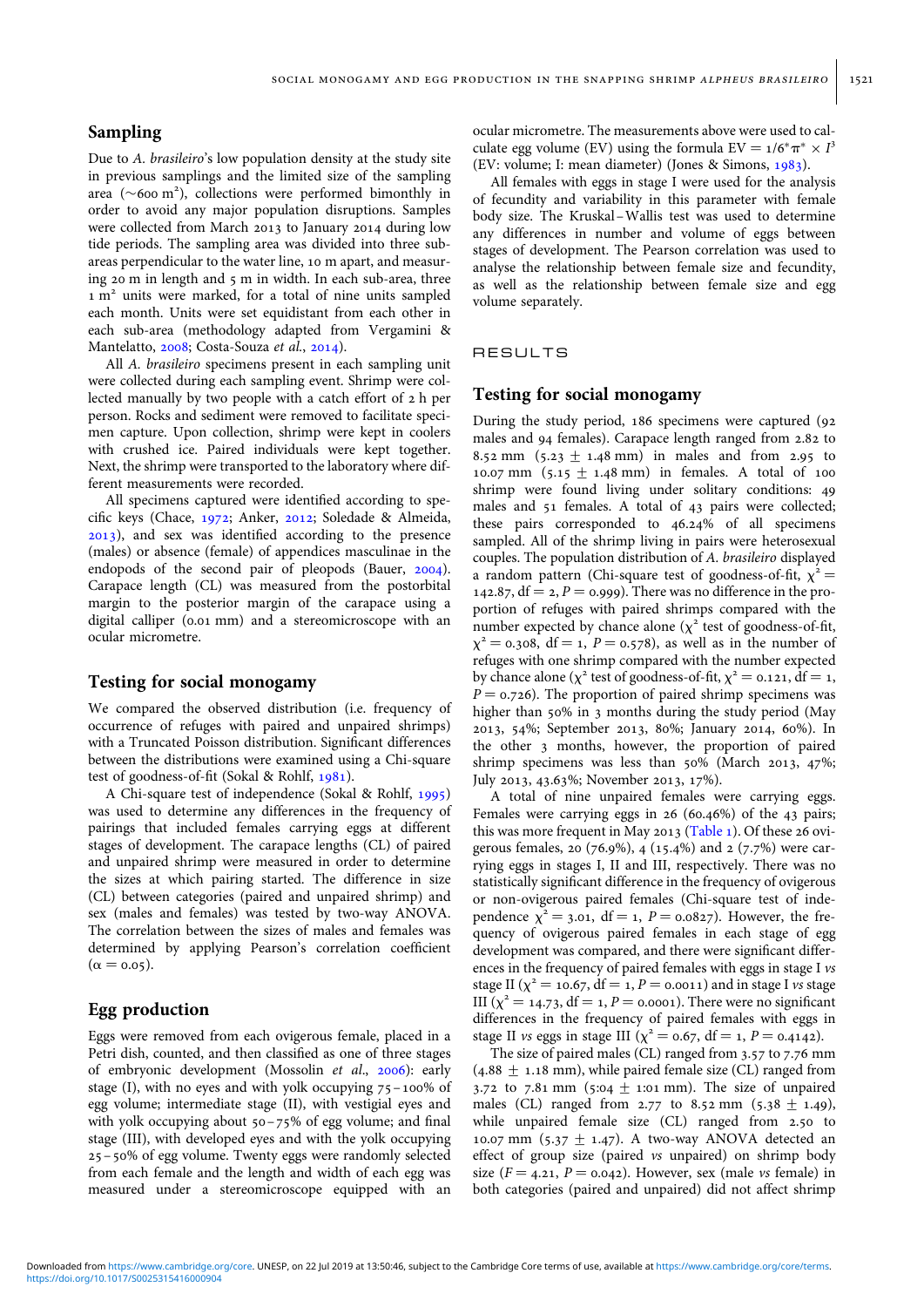| <b>Months</b>                | March/13 | $*$ May/13 | July/13 | $*September/13$ | November/13 | $*$ January/14 |
|------------------------------|----------|------------|---------|-----------------|-------------|----------------|
| Pairs                        |          | 16         | 12      |                 |             |                |
| Pairs with ovigerous females |          | 15         | 10      |                 |             |                |
| Single male                  |          | 15         | 16      |                 | 10          |                |
| Single female                | 12       | 12         | 15      |                 |             |                |
| Total                        | 34       | 59         | 55      |                 | 23          | 10             |

<span id="page-3-0"></span>Table 1. Alpheus brasileiro Anker ([2012\)](#page-5-0). Monthly frequency of male-female pairs specimens collected from March 2013 to January 2014 in Cananéia, São Paulo, Brazil.

<sup>∗</sup>Indicates months in which pairing was greater than 50%.

body size ( $F = 0.13$ ,  $P = 0.715$ ). The formation of pairs occurred in size classes (CL) from  $3-4$  to  $7-8$  mm (Figure 2). There was a statistically significant positive correlation between the carapace length (CL mm) of paired males and females (Pearson's correlation,  $r = 0.78$ ;  $P \le 0.05$ ) ([Figure 3](#page-4-0)).

# Egg production

A total of 35 ovigerous females were analysed: 28 were found in development stage I, four were found in stage II, and three were found in stage III. The data on average fecundity and egg volume relative to embryo development stages are shown in [Table 2.](#page-4-0) The egg number in each stage of embryonic development was different; however, this variation was not statistically significant (Kruskal – Wallis/Dunn: H = 3.32;  $P > 0.05$ ).

Egg volume differed significantly (Kruskal–Wallis/Dunn:  $H = 85$ ;  $P < 0.05$ ) when the developmental stages were compared; there was a 35.4% increase in egg volume between stages I and III [\(Table 2\)](#page-4-0). A positive correlation between the number of eggs and carapace length was found (Pearson's correlation,  $r = 0.82$ ;  $P \le 0.05$ , with a proportional increase in the number of eggs according to the size of females ([Figure 4\)](#page-4-0). However, there was no correlation between egg volume and the size of the females (Pearson's correlation,  $r = 0.32; P > 0.05$ .

#### **DISCUSSION**

# Testing for social monogamy

Although there is no difference in the proportion of refuges with paired shrimp compared with the number expected by chance alone, the A. brasileiro population studied exhibits other characteristics that suggest that this species is socially monogamous, for instance, heterosexual pairs were found during periods in which females were not receptive (nonovigerous). Also we found a positive correlation between paired male and female sizes (size-assortative pairing). This system has also been confirmed for other Alpheus species (Nolan & Salmon, [1970](#page-6-0); Knowlton, [1980](#page-6-0); Boltaña & Thiel, [2001;](#page-6-0) Mathews, [2002b;](#page-6-0) Correa & Thiel, [2003;](#page-6-0) Rahman et al., [2003\)](#page-6-0). The presence of heterosexual pairs with refuge sharing even in periods in which females are not receptive, and the correlation between male and female sizes within pairs, are considered indicators of a monogamous mating system (Knowlton, [1980](#page-6-0); Baeza & Thiel, [2003;](#page-6-0) Baeza, [2008](#page-6-0), [2010\)](#page-6-0).

Alpheus brasileiro pairing occurred among specimens that were smaller than the smallest ovigerous female, a finding which indicates that pairing occurs prior to the first reproductive cycle. Due to the low population density and the small number of ovigerous females collected during the



Fig. 2. Alpheus brasileiro Anker ([2012\)](#page-5-0). Number of paired shrimps (male-female) organized by size class; collected in Cananéia, São Paulo, Brazil.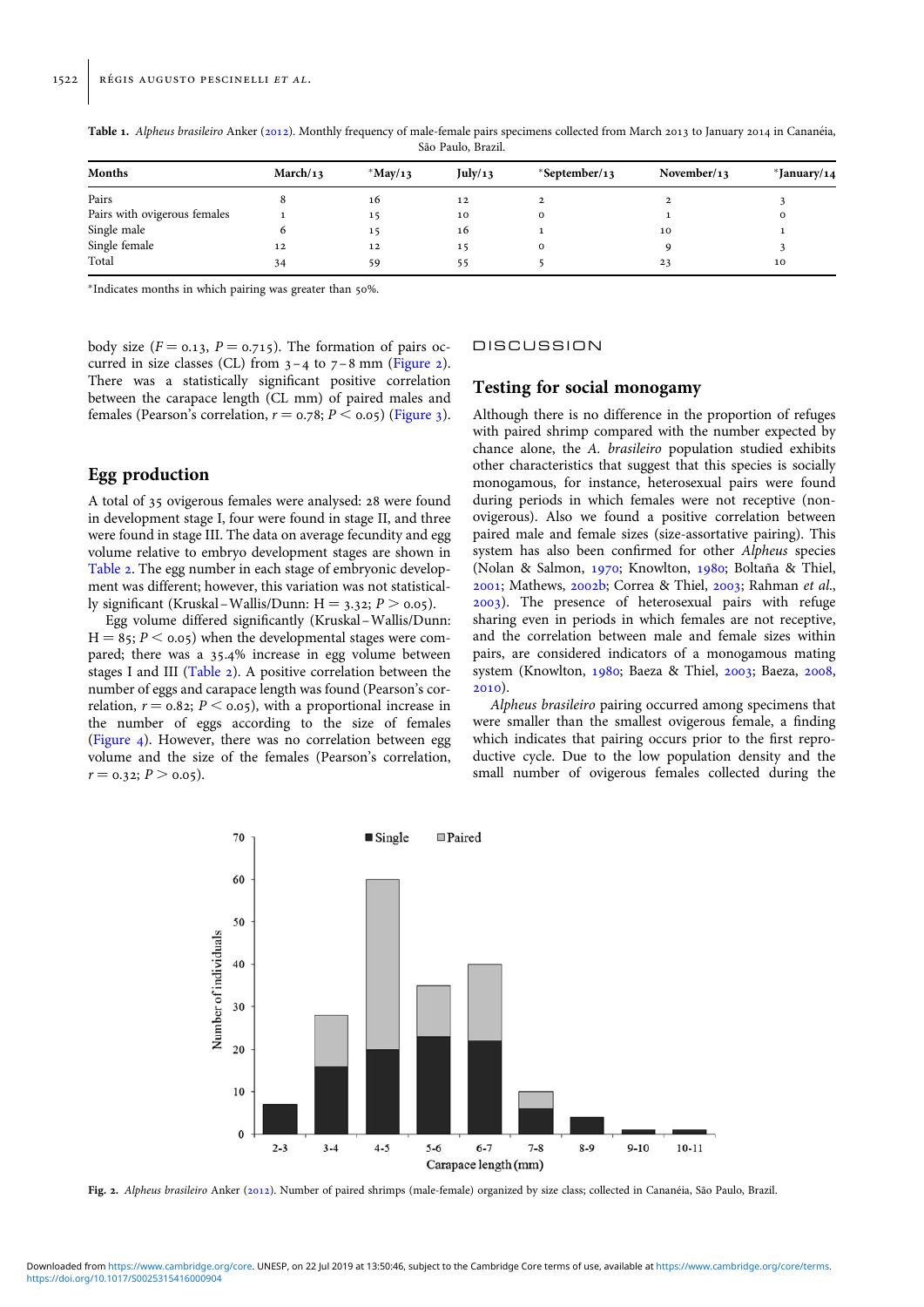<span id="page-4-0"></span>

Fig. 3. Alpheus brasileiro Anker [\(2012\)](#page-5-0). Correlation between carapace length (CL) of paired males and females collected in Cananéia, São Paulo, Brazil.

study, it cannot be concluded that pairing always occurs prior to the first reproductive cycle. However, considering that females of many species of Alpheidae are sexually receptive only for a short period of time after moulting (Correa & Thiel, [2003](#page-6-0)), males displaying the pre-copulatory behaviour of guarding females prior to their moulting period may have a selective advantage (Mathews [2002a\)](#page-6-0). Because the period in which females are receptive is short, the earlier formation of couples could reduce the risk of reproductive male exclusion from a reproductive cycle (Correa & Thiel, [2003](#page-6-0)).

Additional evidence of monogamy in A. brasileiro is the existence of size-assortative pairing. Size-assortative pairing is present mainly in species that form long-term monogamous pairs and is associated with restrictions of space and growth under similar resource conditions for long periods of time (Baeza, [2008](#page-6-0)). This feature is frequent among species with a monogamous social system, and it has also been found in A. estuariensis (Costa-Souza et al., [2014](#page-6-0)), A. heterochaelis (Nolan & Salmon, [1970](#page-6-0)), A. armatus (Knowlton, [1980\)](#page-6-0) and Alpheus inca (Boltaña & Thiel,  $2001$ ). Size-assortative pairing also has been reported for various other monogamous crustaceans like Pontonia margarita, Pinnixa transversalis and Pontonia maningi (Baeza, [1999,](#page-5-0) [2008](#page-6-0); Baeza et al., [2016\)](#page-6-0). One explanation for this formation of similarly sized pairs is intensity of the behavioural interactions during pairing and courtship, in which the smaller females escape while females that are similar in size to males remain until pairing occurs (Nolan & Salmon, [1970\)](#page-6-0).

The benefits of sharing a refuge may also contribute to the monogamous behaviour exhibited by A. brasileiro. Pairing reduces the territory maintenance costs for both sexes, but

Table 2. Alpheus brasileiro Anker [\(2012\)](#page-5-0). Fecundity, egg volume (mm<sup>3</sup>), and increase in egg volume during different stages of development among specimens collected in Cananéia, São Paulo, Brazil.

| Stage N |              | $CL$ (mm)            | Fecundity             | Egg volume<br>(mm <sup>3</sup> ) | <b>Increase</b><br>(%) |  |
|---------|--------------|----------------------|-----------------------|----------------------------------|------------------------|--|
|         |              |                      | $Min - Max Mean + SD$ | $Mean + SD$                      |                        |  |
| I       |              | $28$ $5.30 - 8.37$   | $149 + 93$            | $0.124 + 0.025$                  | $6.1$ (I-II)           |  |
| Н       |              | $4\quad 6.28 - 7.75$ | $169 \pm 53$          | 0.132 $\pm$ 0.006 27.3 (II-III)* |                        |  |
| Ш       | $\mathbf{a}$ | $5.88 - 7.26$        | $187 + 182$           | $0.168 \pm 0.029$ 35.4 (I-III)*  |                        |  |

<sup>∗</sup>Statistically significant values.



Fig. 4. Alpheus brasileiro Anker [\(2012\)](#page-5-0). Correlation between carapace length (CL) and the fecundity of females with eggs in development stage I. Specimens were collected in Cananéia, São Paulo, Brazil.

the roles played by the sexes differ. Mathews ([2002a](#page-6-0)) studied territorial cooperation in A. angulosus populations (also part of the A. armillatus species complex) and found that, when paired, females use more energy in the construction and maintenance of burrows and males are more active in territory defence; both sexes participate in foraging.

The low population density of A. brasileiro inhabiting dispersed burrows is a trait that is commonly found in species with monogamous social behaviour (Correa & Thiel, [2003](#page-6-0)). Refuges for species presenting this behaviour are usually discrete and inhabited by a heterosexual pair (Thiel & Baeza, [2001\)](#page-7-0), as also observed for A. brasileiro. These species are commonly found in environments with a high predation risk, which reduces the displacement of individuals; therefore, shelters such as burrows are used by the couples in a territorial cooperation (Correa & Thiel, [2003;](#page-6-0) Bauer, [2004](#page-6-0), Baeza et al., [2011\)](#page-6-0).

Our results suggest that the studied population of A. brasileiro is socially monogamous. However, future studies are needed to more precisely understand the factors that affect the duration of monogamous pairing. Experimental studies are of fundamental importance to better understand this complex system in A. brasileiro.

## Egg production

The snapping shrimp A. brasileiro exhibited lower fecundity relative to other species of the family Alpheidae, including those from the A. armillatus complex [\(Table 3](#page-5-0)). This variation may be a reflection of differences specific to the sample area; egg production can be influenced by many factors, from genetic factors to environmental parameters such as salinity, temperature and the photoperiod (Sastry,  $1983$ ). The availability and energetic quality of the food available can also influence egg production by crustaceans: gonad development (and, as a result, egg production) is affected in situations of low food availability or poor quality food (Cavalli et al., [1999;](#page-6-0) Bertini & Baeza, [2014](#page-6-0)).

Fecundity and female size were found to be positively correlated, a finding which indicates that body size influences egg production by A. brasileiro. This correlation has also been reported for various other species, including A. estuariensis (Costa-Souza et al., [2014\)](#page-6-0), A. carlae (as A. armillatus) (Pavanelli et al., [2008](#page-6-0), [2010](#page-6-0)), and Alpheus euphrosyne De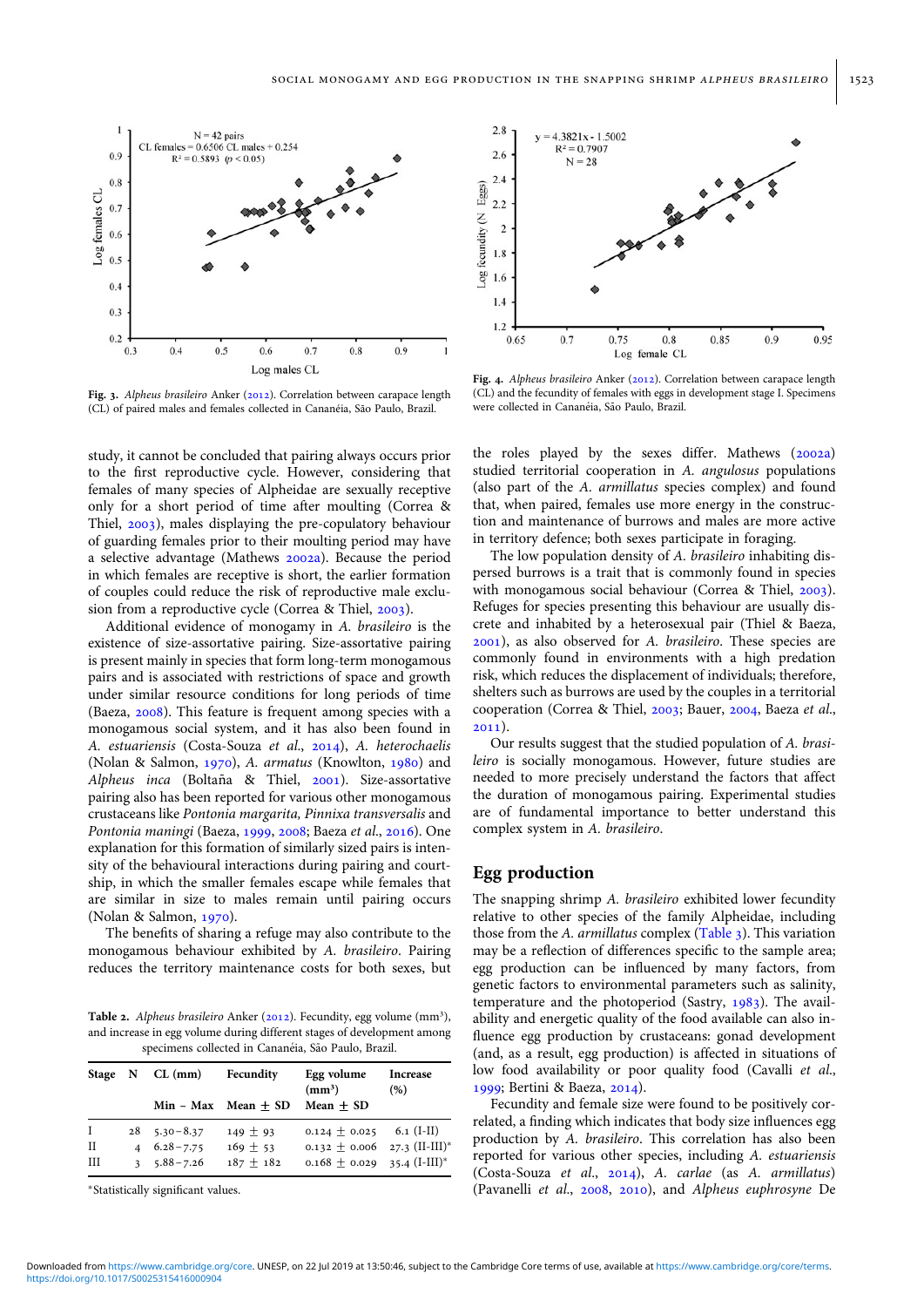| <b>Species</b>        | $CL$ (mm) |     |      | <b>Fecundity EV</b> |      |                    | Locality          | Reference                   |  |
|-----------------------|-----------|-----|------|---------------------|------|--------------------|-------------------|-----------------------------|--|
|                       | N         | Min | Max  | Min                 | Max  | (mm <sup>3</sup> ) |                   |                             |  |
| Alpheus carlae        | 31        | 7.7 | 14.1 | 42                  | 1979 | 0.10               | São Paulo, Brazil | Pavanelli et al. (2008)     |  |
| Alpheus nuttingi      | 27        | 11  | 18.6 | 949                 | 4222 | 0.09               | São Paulo, Brazil | Pavanelli et al. (2010)     |  |
| Alpheus e. euphrosyne | 41        | 11  | 19.2 | 141                 | 1553 | 0.004              | Cochin, India     | Harikrishnan et al. (2010)  |  |
| Alpheus estuariensis  | 46        | 7.5 | 12.2 | 33                  | 443  | 0.11               | Bahia, Brazil     | Costa-Souza et al. $(2014)$ |  |
| Alpheus normanni      |           | 4.1 | 7.4  | 68                  | 584  | 0.09               | Puerto Rico       | Bauer $(1991)$              |  |
| Alpheus armillatus    | 4         | 7.4 | 8.8  | 146                 | 504  | 0.18               | Florida, USA      | Corey & Reid $(1991)$       |  |
| Alpheus brasileiro    | 28        | 5.3 | 8.4  | 32                  | 503  | 0.12               | São Paulo, Brazil | Present study               |  |

<span id="page-5-0"></span>Table 3. Alpheus brasileiro Anker (2012) Size, fecundity, and egg volume of females from the family Alpheidae (CL, carapace length; EV, egg volume).

Adapted from Pavanelli et al. [\(2008\)](#page-6-0) and Costa-Souza et al. ([2014](#page-6-0)).

Man, 1987 (Harikrishnan et al., [2010\)](#page-6-0). Female size is considered the main determining factor in fecundity, with larger females having higher fecundity compared with smaller females; the larger the female, the more space there will be for the accommodation of eggs in the abdomen (Corey & Reid, [1991\)](#page-6-0). The maximum size of 10.07 mm (CL) found in the present study may explain the lower fertility exhibited by A. brasileiro when compared with the rate found by Pavanelli et al. [\(2008\)](#page-6-0) in their study on A. carlae (as A. armillatus), since the maximum size for this species was higher  $(Table 3)$ .

Fecundity can vary among populations, but differences between initial and final stages of development have been reported as a loss of eggs (Corey & Reid, [1991\)](#page-6-0). These differences in fecundity during embryonic development are commonly found in species of the Infraorder Caridea (Wehrtmann & Lardies, [1999](#page-7-0)). However, as for A. carlae (as A. armillatus) (Pavanelli et al., [2008](#page-6-0)), the fecundity in A. brasileiro has not decreased during egg developmental stages. This consistency may be the result of female morphology, which requires enough space in the abdomen for egg development until the larvae hatch. It may also be linked to the presence of males during egg incubation, since their presence ensures additional defence for both females and their territory (Pavanelli et al., [2008\)](#page-6-0).

Variation in fecundity among development stages may be caused by parasite infestation, maternal cannibalism, or even by risks that are intensified as incubation time increases, such as the friction between the eggs and the substrate (Balasundaram & Pandian, [1982\)](#page-6-0). The females' egg mass cleaning activity may also influence embryo survival. Females with eggs use the chelae of the second pereopods to clean the egg mass and to remove sediment and unfertilized eggs, thereby preventing bacterial growth in fertilized eggs (Bauer, [2004\)](#page-6-0). In A. brasileiro, socially monogamous behaviour may help to reduce predation risks and may also allow females to take greater care of the egg mass, thus decreasing the risk of egg loss.

Despite the constant increase in egg volume during incubation found in the present study (an increase which reached 35.4% between stages I and III), this increase is considered low when compared with the 64.3% increase found in a study on A. carlae (as A. armillatus) (Pavanelli et al., [2008](#page-6-0)), the 87.4% found in a study on A. nuttingi (Pavanelli et al., [2010\)](#page-6-0) and the 45.4% increase found in a study on A. estuarien-sis (Costa-Souza et al., [2014](#page-6-0)). The positive correlation between developmental stage and the increase in egg volume is due to the increased permeability of the membranes (Pavanelli et al., [2008\)](#page-6-0). During the final developmental stage, the eggs absorb water more quickly, a process which regulates osmotic pressure and facilitates membrane rupture during hatching (Pavanelli et al., [2008\)](#page-6-0).

The present study provides the first insights into the biology of A. brasileiro, including information that suggests social monogamy in this species. Future studies should focus their attention on the behaviour and reproductive biology of A. brasileiro.

# ACKNOWLEDGEMENTS

The authors are grateful to the São Paulo Research Foundation (FAPESP) (Grant No. 2013/12136-4 awarded to R.A.P.), to Thematic Biota (Grant No. 2010/50188-8 awarded to R.C.C.) and to the Brazilian National Council for Scientific and Technological Development (CNPq) (Research Scholarship No. 305919/2014-8 awarded to R.C.C.). The authors are grateful to Dr J. Antonio Baeza for the help with statistical analyses and all suggestions. We also thank the LABCAM co-workers for their help during the fieldwork. All experiments conducted during this study complied with current applicable state and federal laws in Brazil.

#### REFERENCES

- Anger K. and Moreira S.G. (1998) Morphometric and reproductive traits of tropical caridean shrimps. Journal of Crustacean Biology 18, 823–838.
- Anker A. (2012) Revision of the western Atlantic members of the Alpheus armillatus H. Milne Edwards, 1837 species complex (Decapoda, Alpheidae), with description of seven new species. Zootaxa 3386,  $1 - 109$ .
- Anker A., Ahyong S.T., Noël P.Y. and Palmer A.R. (2006) Morphological phylogeny of Alpheid shrimps: parallel preadaptation and the origin of a key morphological innovation, the snapping claw. Evolution 60, 2507–2528.
- Anker A., Hurt C. and Knowlton N. (2009) Description of cryptic taxa within the Alpheus bouvieri A. Milne-Edwards, 1878 and A. hebes Kim and Abele, 1988 species complexes (Crustacea: Decapoda: Alpheidae). Zootaxa 2153, 1 –23.
- Baeza J.A. (1999) Indicators of monogamy in the commensal crab Pinnixa transversalis (Milne Edwards & Lucas) (Decapoda: Brachyura: Pinnoteridae): population distribution, male-female association and sexual dimorphism. Revista de Biología Marina y Oceanografía 34, 303-313.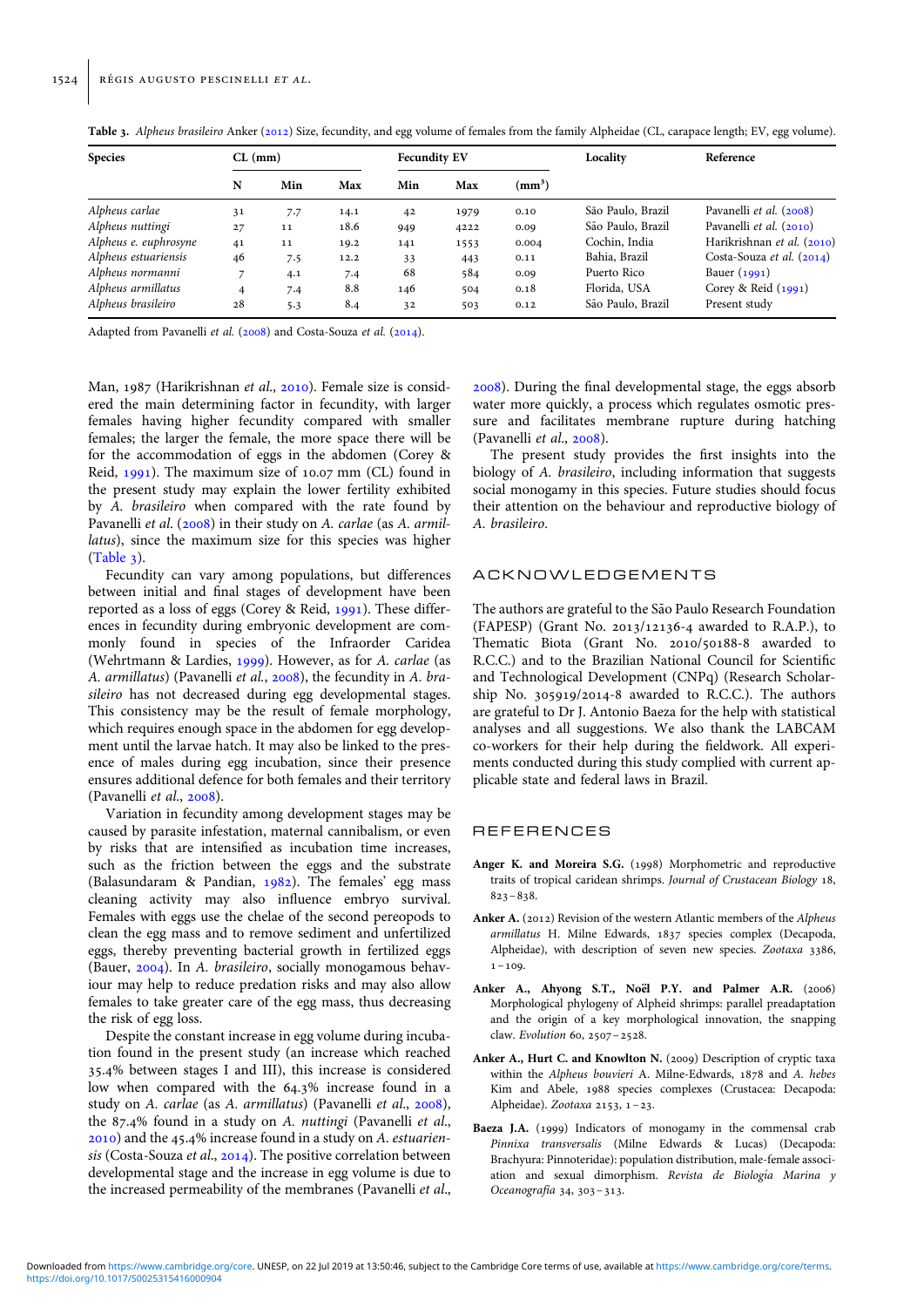- <span id="page-6-0"></span>Baeza J.A. (2008) Social monogamy in the shrimp Pontonia margarita, a symbiont of Pinctada mazatlantica, in the tropical eastern Pacific coast. Marine Biology 153, 387–395.
- Baeza J.A. (2010) The symbiotic lifestyle and its evolutionary consequences: social monogamy and sex allocation in the hermaphroditic shrimp Lysmata pederseni. Naturwissenschaften 97, 729–741.
- Baeza J.A., Bolaños J.A., Hernandez J.E., Lira C. and López R. (2011) Monogamy does not last long in Pontonia mexicana, a symbiotic shrimp of the amber pen-shell Pinna carnea from the southeastern Caribbean Sea. Journal of Experimental Marine Biology and Ecology  $407, 41-47.$
- Baeza J.A., Simpson L., Ambrosio L.J., Guéron R. and Mora N. (2016) Monogamy in a hyper-symbiotic shrimp. PLoS ONE 11, e0149797.
- Baeza J.A. and Thiel M. (2003) Predicting territorial behavior in symbiotic crabs using host characteristics: a comparative study and proposal of a model. Marine Biology 142, 93–100.
- Balasundaram C. and Pandian T.J. (1982) Egg loss during incubation in Macrobrachium nobilii. Journal of Experimental Marine Biology 59,  $289 - 299.$
- Bauer R.T. (1991) Analysis of embryo production in a caridean shrimp guild from a tropical seagrass meadow. In Wenner A. and Kuris A. (eds) Crustacean egg production. Rotterdam: A.A. Balkema Press, pp. 181–191.
- Bauer R.T. (2004) Remarkable shrimps: adaptations and natural history of the Carideans. Norman, OK: University of Oklahoma Press.
- Bertini G. and Baeza A. (2014) Fecundity and fertility in a freshwater population of the neotropical amphidromous shrimp Macrobrachium acanthurus from the southeastern Atlantic. Invertebrate Reproduction and Development 58, 207–217.
- Boltaña S. and Thiel M. (2001) Associations between two species of snapping shrimp, Alpheus inca and Alpheopsis chilensis (Decapoda: Caridea: Alpheidae). Journal of the Marine Biological Association of the United Kingdom 81, 633–638.
- Bull C.M., Cooper S.J.B. and Baghurst B.C. (1998) Social monogamy and extra pair fertilization in an Australian lizard, Tiliqua rugosa. Behavioral Ecology and Sociobiology 44, 63–72.
- Cavalli R.O., Lavens P. and Sorgeloos P. (1999) Performance of Macrobrachium rosenbergii broodstock fed diets with different fatty acid composition. Aquaculture 179, 387–402.
- Chace F.A. (1972) The shrimps of the Smithsonian-Bredin Caribbean expeditions with a summary of the west Indian shallow-water Species (Crustacea: Decapoda: Natantia). Smithsonian Contributions to Zoology 98, 1–176.
- Corey S. and Reid D.M. (1991) Comparative fecundity of decapods crustaceans. The fecundity of thirty-three species of nine families of caridean shrimps. Crustaceana 60, 271–294.
- Correa C. and Thiel M. (2003) Mating systems in caridean shrimp (Decapoda: Caridea) and their evolutionary consequences for sexual dimorphism and reproductive biology. Revista Chilena de Historia Natural 76, 187–203.
- Costa-Souza A.C., Rocha S.S., Bezerra L.E.A. and Almeida A.O. (2014) Breeding and heterosexual pairing in the snapping shrimp Alpheus estuariensis (Caridea: Alpheidae) in a tropical bay in northeastern Brazil. Journal of Crustacean Biology 34, 593–603.
- De Grave S. and Fransen C.H.J.M. (2011) Carideorum catalogus: the recent species of the dendrobranchiate, stenopodidean, procarididean and caridean shrimps (Crustacea: Decapoda). Zoologische Mededelingen 85, 195–589.
- Grafen A. and Ridley M. (1983) A model of mate guarding. Journal of Theoretical Biology 102, 549–567.
- Harikrishnan M., Unnikrishnan U., Maju M.S., Greeshma A.R.R. and Kurup B.M. (2010) Size at sexual maturity, egg number and reproductive output of the snapping shrimp Alpheus euphrosyne euphrosyne De Man, 1987. Invertebrate Reproductive and Development 54,  $195 - 202.$
- Hattori G.Y. and Pinheiro M.A.A. (2003) Fertilidade do caranguejo de mangue Ucides cordatus (Linnaeus) (Crustacea, Brachyura, Ocypodidae), em Iguape (São Paulo). Revista Brasileira de Zoologia 20, 309–313.
- Jones M.B. and Simons M.J. (1983) Latitudinal variation in reproductive characteristics of a mud crab, Helice crassa (Grapsidae). Bulletin of Marine Science 33, 656–670.
- Kleiman D.G. (1977) Monogamy in mammals. Quarterly Review of Biology 52, 39–69.
- Knowlton N. (1980) Sexual selection and dimorphism in two demes of a symbiotic pair-bonding snapping shrimp. Evolution 34, 161–173.
- Mathews L.M. (2002a) Territorial cooperation and social monogamy: factors affecting intersexual behaviours in pair-living snapping shrimp. Animal Behaviour 63, 767–777.
- Mathews L.M. (2002b) Tests of the mate-guarding hypothesis for social monogamy: does population density, sex ratio, or female synchrony affect behavior of male snapping shrimp (Alpheus angulatus)? Behavioral Ecology and Sociobiology 51, 426–432.
- Mathews L.M. (2006) Cryptic biodiversity and phylogeographical patterns in a snapping shrimp species complex. Molecular Ecology 15, 4049–4063.
- Mathews L.M. and Anker A. (2009) Molecular phylogeny reveals extensive ancient and ongoing radiations in a snapping species complex (Crustacea, Alpheidae, Alpheus armillatus). Molecular Phylogenetics and Evolution 50, 268–291.
- Mossolin E.C., Shimizu R.M. and Bueno S.L.S. (2006) Population structure of Alpheus armillatus (Decapoda, Alpheidae) in São Sebastião and Ilhabela, Southeastern Brazil. Journal of Crustacean Biology 26, 48–54.
- Nelson K. (1991) Scheduling of reproduction in relation to molting and growth in malacostracan crustaceans. In Wenner A. and Kuris A. (eds) Crustacean issues 7: crustacean egg production. Rotterdam: Balkema, pp. 77–113.
- Nolan B.A. and Salmon M. (1970) The behavior and ecology of snapping shrimp (Crustacea: Alpheus heterochaelis and Alpheus normanni). Forma et function 2, 289–335.
- Pavanelli C.A.M., Mossolin E.C. and Mantelatto F.L. (2008) Reproductive strategy of the snapping shrimp Alpheus armillatus H. Milne-Edwards, 1837 in the South Atlantic: fecundity, egg features, and reproductive output. Invertebrate Reproduction and Development 52, 123–130.
- Pavanelli C.A.M., Mossolin E.C. and Mantelatto F.L. (2010) Maternal investment in egg production: environmental and population-specific effects on offspring performance in the snapping shrimp Alpheus nuttingi (Schmitt, 1924) (Decapoda, Alpheidae). Animal Biology 60,  $237 - 247.$
- Rahman N., Dunham D.W. and Govind C. (2003) Social monogamy in the big-clawed snapping shrimp, Alpheus heterochaelis. Ethology 109,  $457 - 473.$
- Sastry A.N. (1983) Ecological aspects of reproduction. In Vernberg F.J. and Vernberg W.B. (eds) The biology of Crustacea: environmental adaptations, Volume 8. New York, NY: Academic Press, pp. 179–270.
- Sokal R.R. and Rohlf F.J. (1981) Biometry, 2nd edition. San Francisco, CA: W. H. Freeman.
- Sokal R.R. and Rohlf F.J. (1995) Biometry. New York, NY: W.H. Freeman and Company.